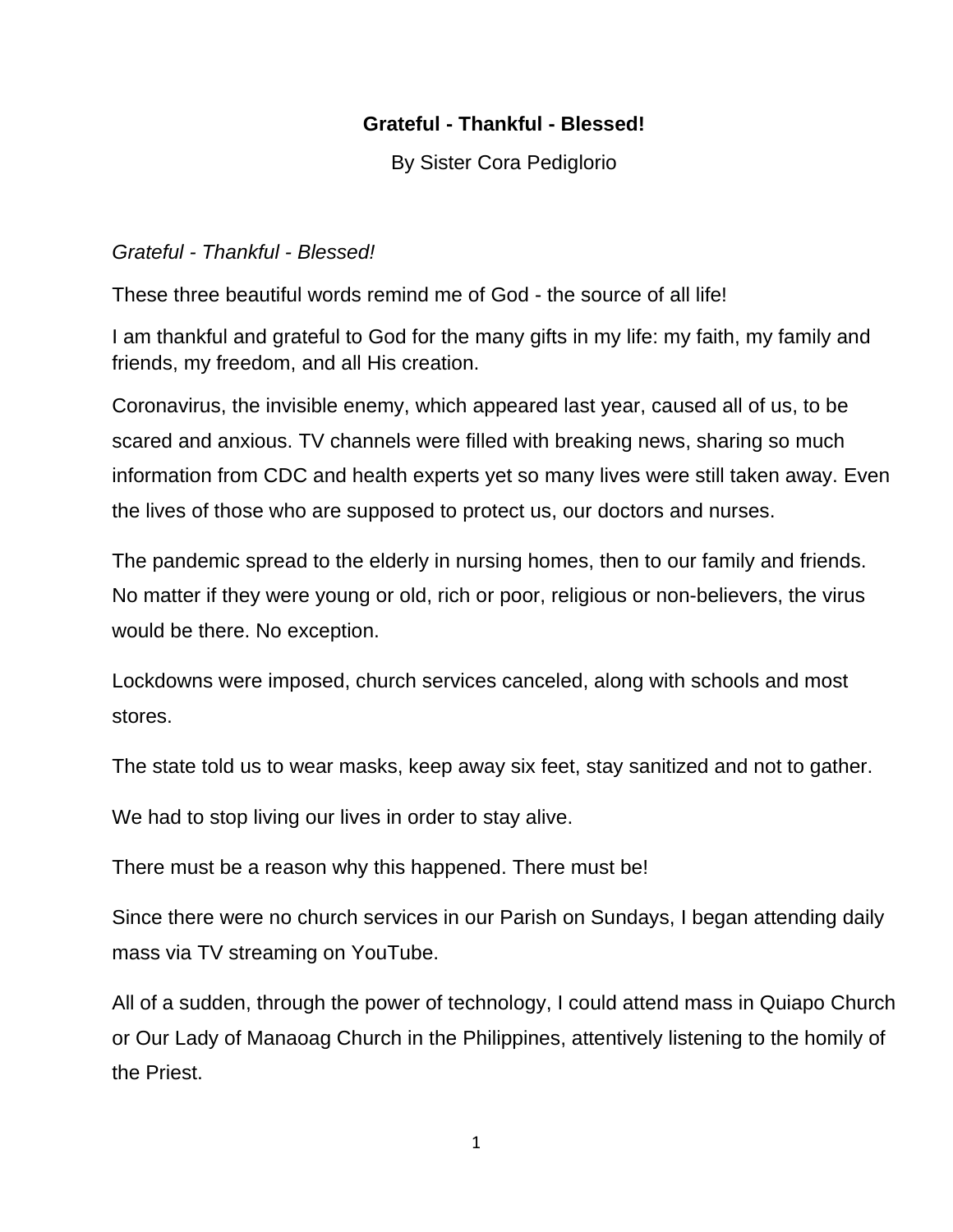I tried to be an active participant of the Divine Mercy, Rosary and the Precious Blood of Jesus novena every day.

Reading the Bible Diary, "Meditation Each Day", the "Daily Bread" and "Mornings with Jesus", encouraged me to get closer to God and to know Him better.

I am not a very prayerful person, but having to adapt to a global pandemic, I was pleasantly surprised by how much my faith strengthened.

*Grateful, thankful, blessed*.

I am blessed to have a spouse who is patient, caring and attentive to my needs, especially now that I have been on dialysis treatment since May last year.

He drives and picks me up from the Dialysis Center three times a week, sacrificing his sleep but not his love for me.

I am blessed to have a family who are loving and generous, and are always there for me, in good or bad times.

I am blessed to have friends who remained faithful and thoughtful over the years.

I am blessed to have a second family, my Cursillo family, especially my Chosen Flock family, who are always very supportive and loving to me, always praying for my wellbeing.

I am blessed by their generosity and kindness during this pandemic. Their hearts are so beautiful because I know that God is in them.

The lyrics of "What a Wonderful World", sung by Louie Armstrong, inspires me, filling my heart with joy, peace, hope and love.

*Matthew 6:21 "Oh give thanks to the Lord, for He is good, for his steadfast love endures forever."*

 $\overline{\mathcal{L}}$